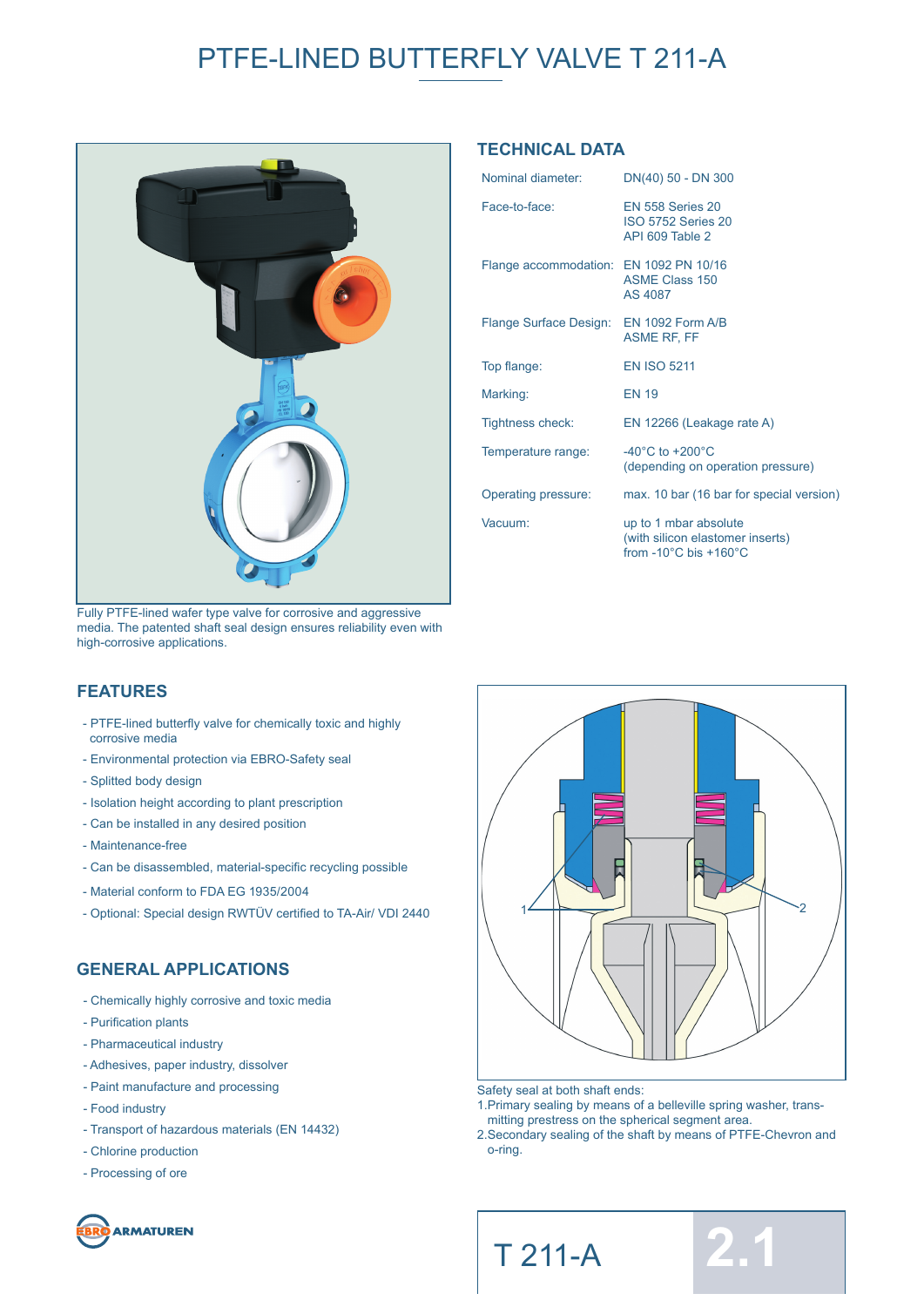# PTFE-LINED BUTTERFLY VALVE T 211-A



|                   |                     | <b>Dimensions [mm]</b> |     |     |     |       |    |     |                 |    |           |     |                       |
|-------------------|---------------------|------------------------|-----|-----|-----|-------|----|-----|-----------------|----|-----------|-----|-----------------------|
| <b>DN</b><br>[mm] | <b>Size</b><br>[in] | A                      | B   | C   | D   | Di    | Е  | F   | <b>Flange</b>   | G  | <b>H1</b> | z   | <b>Weight</b><br>[kg] |
| 40*/50            | $\overline{2}$      | 135                    | 80  | 215 | 112 | 60,8  | 46 | 54  | <b>F04</b>      | 11 | 12        | 41  | 2,8                   |
| 65                | $2\frac{1}{2}$      | 150                    | 82  | 232 | 120 | 60,8  | 46 | 54  | <b>F04</b>      | 11 | 12        | 41  | 3,4                   |
| 80                | 3                   | 157                    | 108 | 265 | 138 | 79,5  | 46 | 65  | F <sub>05</sub> | 14 | 16        | 66  | 4,5                   |
| 100               | $\overline{4}$      | 180                    | 118 | 298 | 160 | 99,0  | 52 | 65  | <b>F05</b>      | 14 | 16        | 85  | 5,9                   |
| 125               | 5                   | 195                    | 130 | 325 | 190 | 124,5 | 56 | 90  | <b>F07</b>      | 17 | 19        | 112 | 8,1                   |
| 150               | 6                   | 210                    | 142 | 352 | 215 | 150,5 | 56 | 90  | <b>F07</b>      | 17 | 19        | 141 | 9,5                   |
| 200               | 8                   | 240                    | 169 | 409 | 269 | 195.5 | 60 | 90  | <b>F07</b>      | 17 | 19        | 187 | 15                    |
| 250               | 10                  | 275                    | 217 | 492 | 324 | 247.5 | 68 | 125 | F <sub>10</sub> | 22 | 24        | 239 | 24                    |
| 300               | 12                  | 300                    | 240 | 540 | 374 | 292,5 | 78 | 125 | F <sub>10</sub> | 22 | 24        | 283 | 34                    |

\*DN 50 drilled DN 40

Subject to change without notice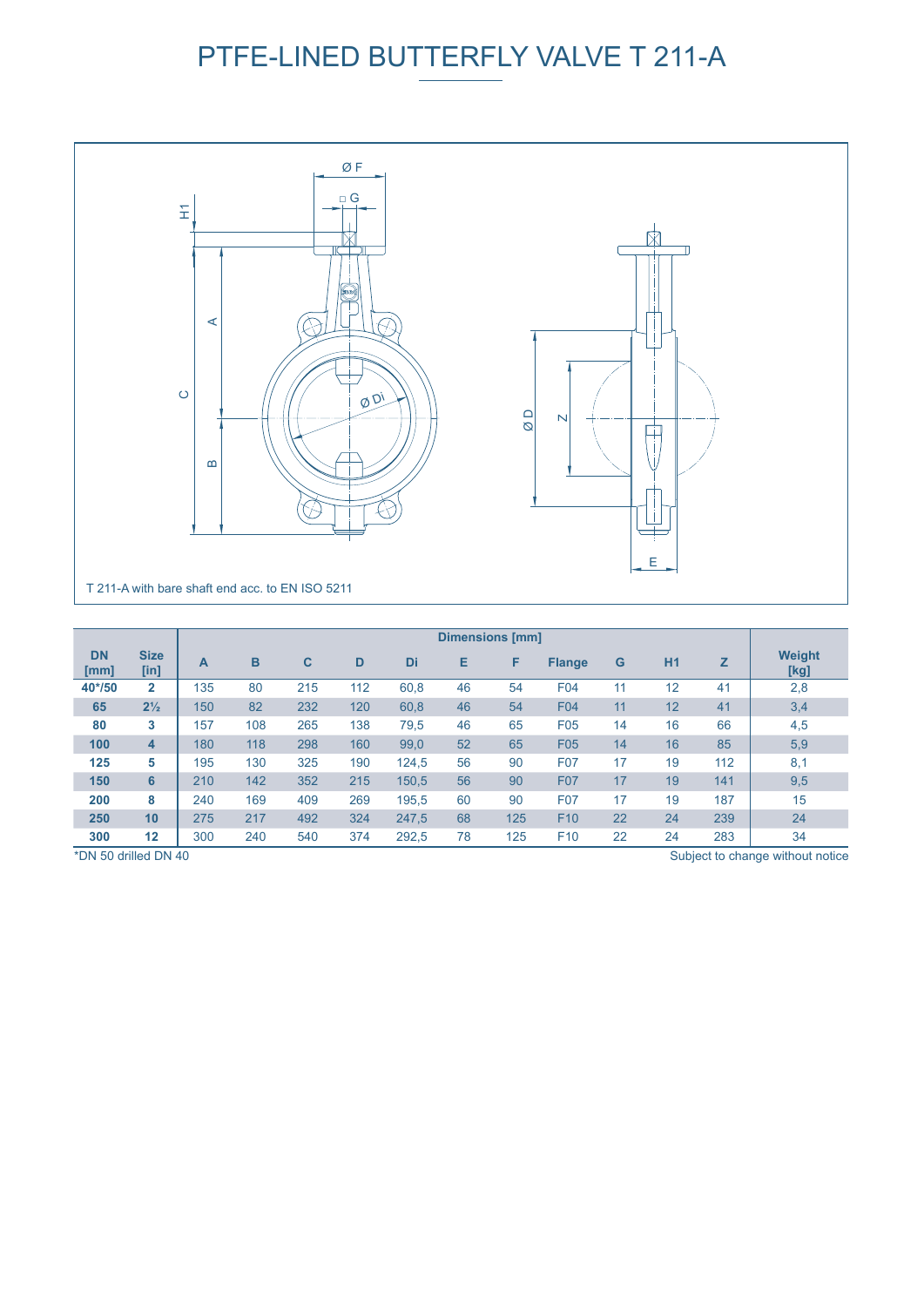## PTFE-LINED BUTTERFLY VALVE T 211-A



| Pt.    | <b>Description</b>       | <b>Material</b>        | Material-No. ASTM |             | Pt. | <b>Description</b>        | <b>Material</b>                                                              | Material-No. | <b>ASTM</b>   |
|--------|--------------------------|------------------------|-------------------|-------------|-----|---------------------------|------------------------------------------------------------------------------|--------------|---------------|
| 1      | <b>Body</b>              |                        |                   |             | 9   | <b>Seal</b>               |                                                                              |              |               |
|        | <b>Nodular Cast Iron</b> | <b>EN-JS 1025</b>      | <b>EN 1563</b>    | A 395       |     | <b>Stainless Steel</b>    | <b>X5CrNi18-10</b>                                                           | 1.4301       | 304           |
| $2**$  | <b>Seat</b>              |                        |                   |             | 10  | <b>Plug screw DIN 908</b> |                                                                              |              |               |
|        | <b>PTFE</b>              | Polytetrafluorethylene | <b>PTFE</b>       | <b>PTFE</b> |     | <b>Stainless Steel</b>    | G-X6CrNiMo18-10                                                              | 1.4408       | CF8M          |
|        | M <sub>-PTFE</sub>       | Polytetrafluorethylene | modified          |             |     | 11*** Disc/Shaft          | one-piece                                                                    |              |               |
|        | Cond.-PTFE               | Polytetrafluorethylene | conductive        |             |     | St.Steel/ St.Steel        | G-X2CoNiMoN26-7-4                                                            | 1.4469       | <b>Duplex</b> |
| $3**$  | <b>Elastomer insert</b>  |                        |                   |             |     | St.Steel/ PTFE            | G-X2CoNiMoN26-7-4                                                            | 1.4469/      | <b>Duplex</b> |
|        | Silicon                  | Silicon rubber         | <b>MVQ</b>        | <b>VMQ</b>  |     |                           | Polytetrafluorethylene                                                       | <b>PTFE</b>  | <b>PTFE</b>   |
| 4      | <b>DU-bearing</b>        |                        |                   |             |     | St.Steel/ M.-PTFE         | G-X2CoNiMoN26-7-4                                                            | 1.4469/      | <b>Duplex</b> |
|        | Steel / PTFE coated      |                        |                   |             |     |                           | Polytetrafluorethylene                                                       | modified     |               |
| $5***$ | <b>Trust collar</b>      |                        |                   |             |     | St.Steel/ Cond.-PTFE      | G-X2CoNiMoN26-7-4                                                            | 1.4469/      | <b>Duplex</b> |
|        | <b>Stainless Steel</b>   | X5CrNiMo17-12-2        | 1.4401            | 316         |     |                           | Polytetrafluorethylene                                                       | conductive   |               |
| 6      | Bellev. spr. washer      |                        |                   |             | 12  | <b>Lower shaft stub</b>   |                                                                              |              |               |
|        | <b>Stainless Steel</b>   | X12CrNi177             | 1.4568            | 631         |     | <b>Stainless Steel</b>    | X39CrMo17-1                                                                  | 1.4122       |               |
| $7**$  | O-ring                   |                        |                   |             | 13  | <b>Wiper ring</b>         |                                                                              |              |               |
|        | <b>FPM</b>               | Fluorocarbon rubber    | <b>FPM</b>        | <b>FKM</b>  |     | <b>PTFE</b>               | Polytetrafluorethylene PTFE                                                  |              | <b>PTFE</b>   |
| $8**$  | <b>Chevron seal</b>      |                        |                   |             | 14  | <b>Screw</b>              |                                                                              |              |               |
|        | <b>PTFE</b>              | Polytetrafluorethylene | <b>PTFE</b>       | <b>PTFE</b> |     | <b>Stainless Steel</b>    | A4-70                                                                        |              |               |
|        |                          |                        |                   |             |     |                           | Above-mentioned materials of the basic version, other materials upon request |              |               |

recommended spare parts

\*\*\* recommended for coated discs

Subject to change without notice